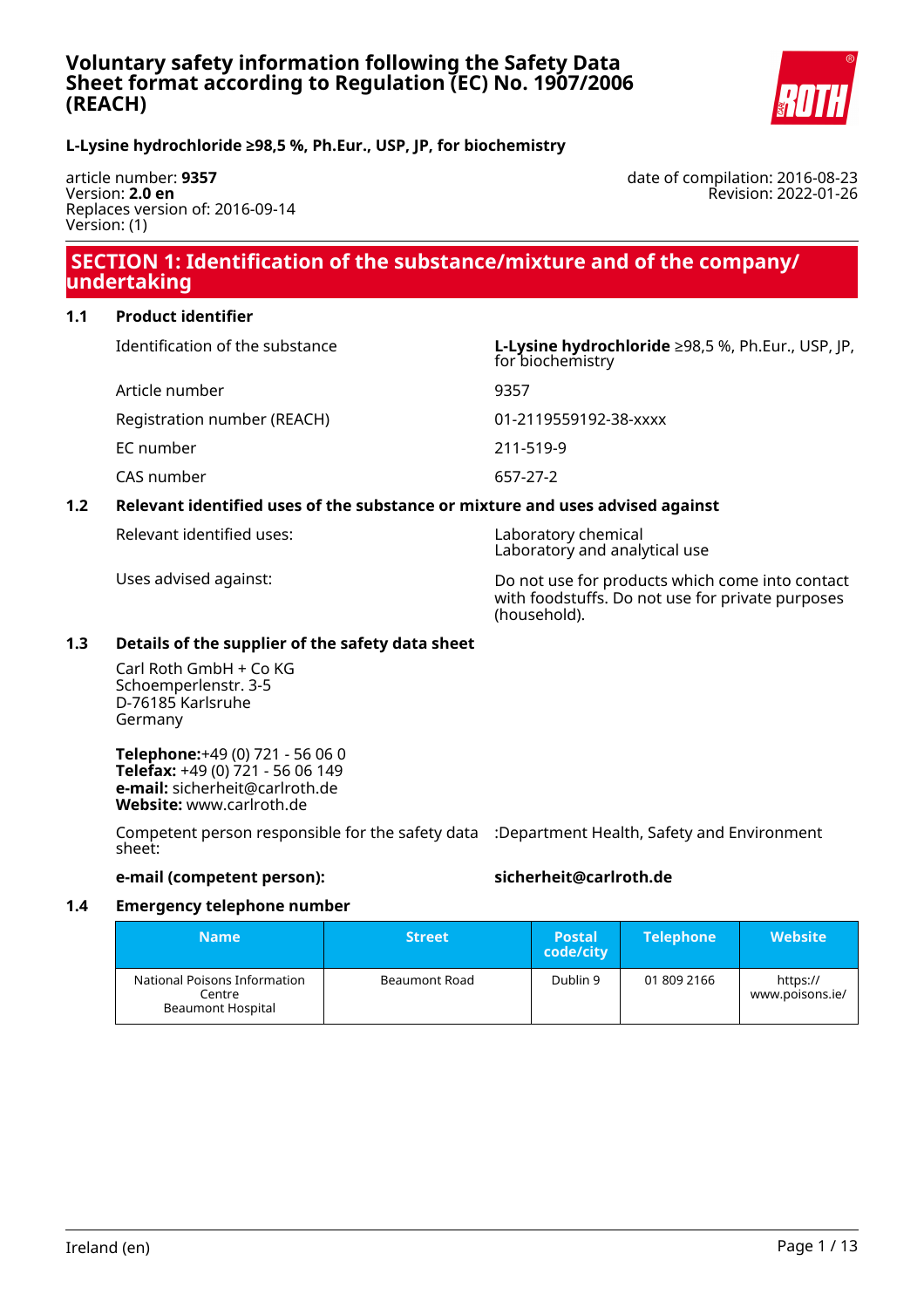

**L-Lysine hydrochloride ≥98,5 %, Ph.Eur., USP, JP, for biochemistry**

article number: **9357**

# **SECTION 2: Hazards identification**

**2.1 Classification of the substance or mixture**

### **Classification according to Regulation (EC) No 1272/2008 (CLP)**

This substance does not meet the criteria for classification in accordance with Regulation No 1272/ 2008/EC.

### **2.2 Label elements**

### **Labelling according to Regulation (EC) No 1272/2008 (CLP)** not required

**2.3 Other hazards**

### **Results of PBT and vPvB assessment**

According to the results of its assessment, this substance is not a PBT or a vPvB.

# **SECTION 3: Composition/information on ingredients**

#### **3.1 Substances**

| Name of substance | L-Lysine hydrochloride  |
|-------------------|-------------------------|
| Molecular formula | $C_6H_{15}CIN_2O_2$     |
| Molar mass        | 182,7 $9/_{\text{mol}}$ |
| REACH Reg. No     | 01-2119559192-38-xxxx   |
| CAS No            | 657-27-2                |
| EC No             | 211-519-9               |

# **SECTION 4: First aid measures**

### **4.1 Description of first aid measures**



**General notes** Take off contaminated clothing.

### **Following inhalation**

Provide fresh air.

**Following skin contact**

Rinse skin with water/shower.

# **Following eye contact**

Rinse cautiously with water for several minutes.

#### **Following ingestion**

Rinse mouth. Call a doctor if you feel unwell.

**4.2 Most important symptoms and effects, both acute and delayed** Symptoms and effects are not known to date.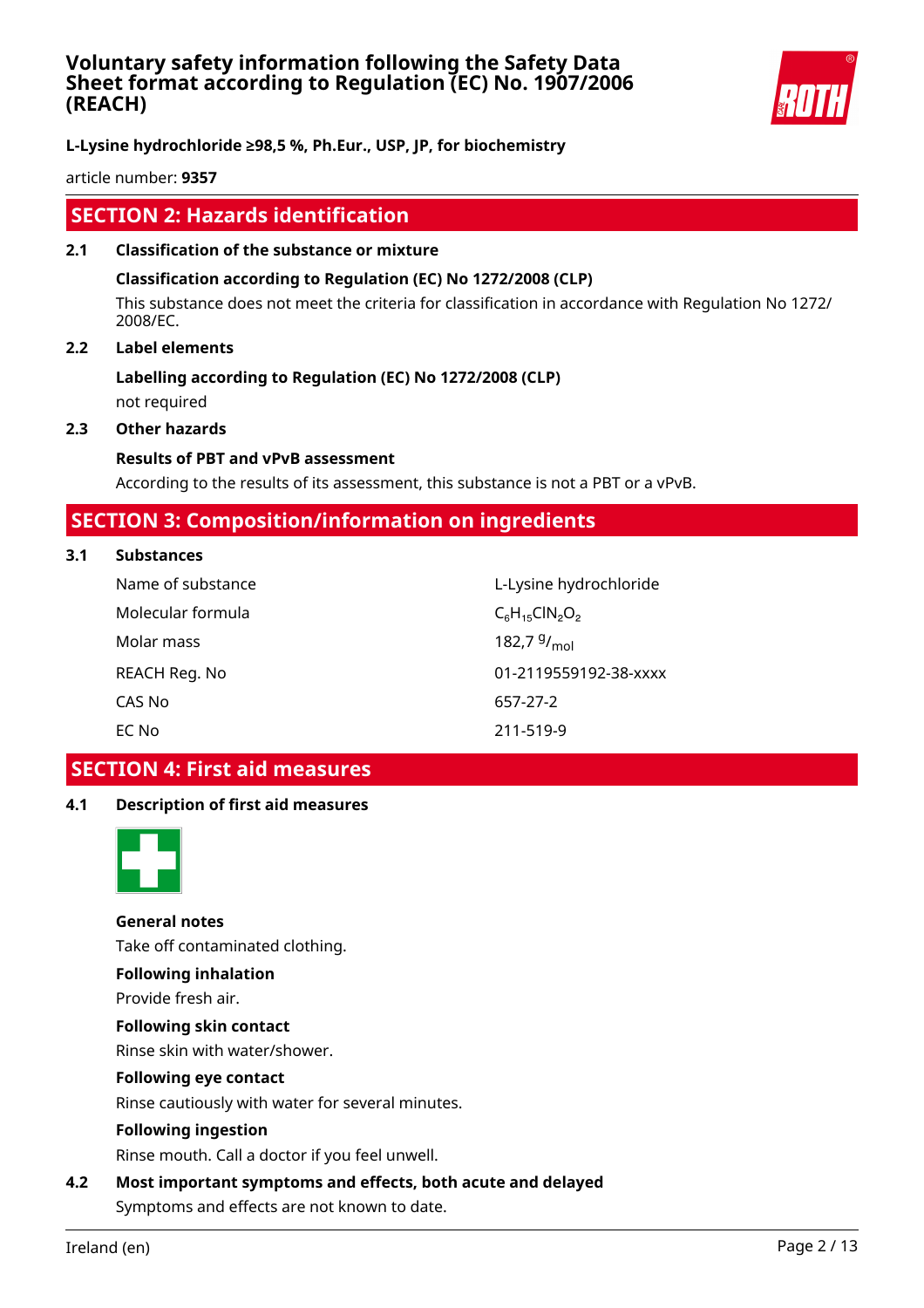

**L-Lysine hydrochloride ≥98,5 %, Ph.Eur., USP, JP, for biochemistry**

article number: **9357**

### **4.3 Indication of any immediate medical attention and special treatment needed** none

# **SECTION 5: Firefighting measures**

#### **5.1 Extinguishing media**



#### **Suitable extinguishing media**

co-ordinate firefighting measures to the fire surroundings water, foam, alcohol resistant foam, dry extinguishing powder, ABC-powder

#### **Unsuitable extinguishing media**

water jet

#### **5.2 Special hazards arising from the substance or mixture**

Combustible.

#### **Hazardous combustion products**

In case of fire may be liberated: Nitrogen oxides (NOx), Carbon monoxide (CO), Carbon dioxide (CO₂)

#### **5.3 Advice for firefighters**

In case of fire and/or explosion do not breathe fumes. Fight fire with normal precautions from a reasonable distance. Wear self-contained breathing apparatus.

# **SECTION 6: Accidental release measures**

#### **6.1 Personal precautions, protective equipment and emergency procedures**



#### **For non-emergency personnel**

No special measures are necessary.

#### **6.2 Environmental precautions**

Keep away from drains, surface and ground water.

### **6.3 Methods and material for containment and cleaning up**

#### **Advice on how to contain a spill**

Covering of drains. Take up mechanically.

#### **Advice on how to clean up a spill**

Take up mechanically.

#### **Other information relating to spills and releases**

Place in appropriate containers for disposal. Ventilate affected area.

#### **6.4 Reference to other sections**

Hazardous combustion products: see section 5. Personal protective equipment: see section 8. Incompatible materials: see section 10. Disposal considerations: see section 13.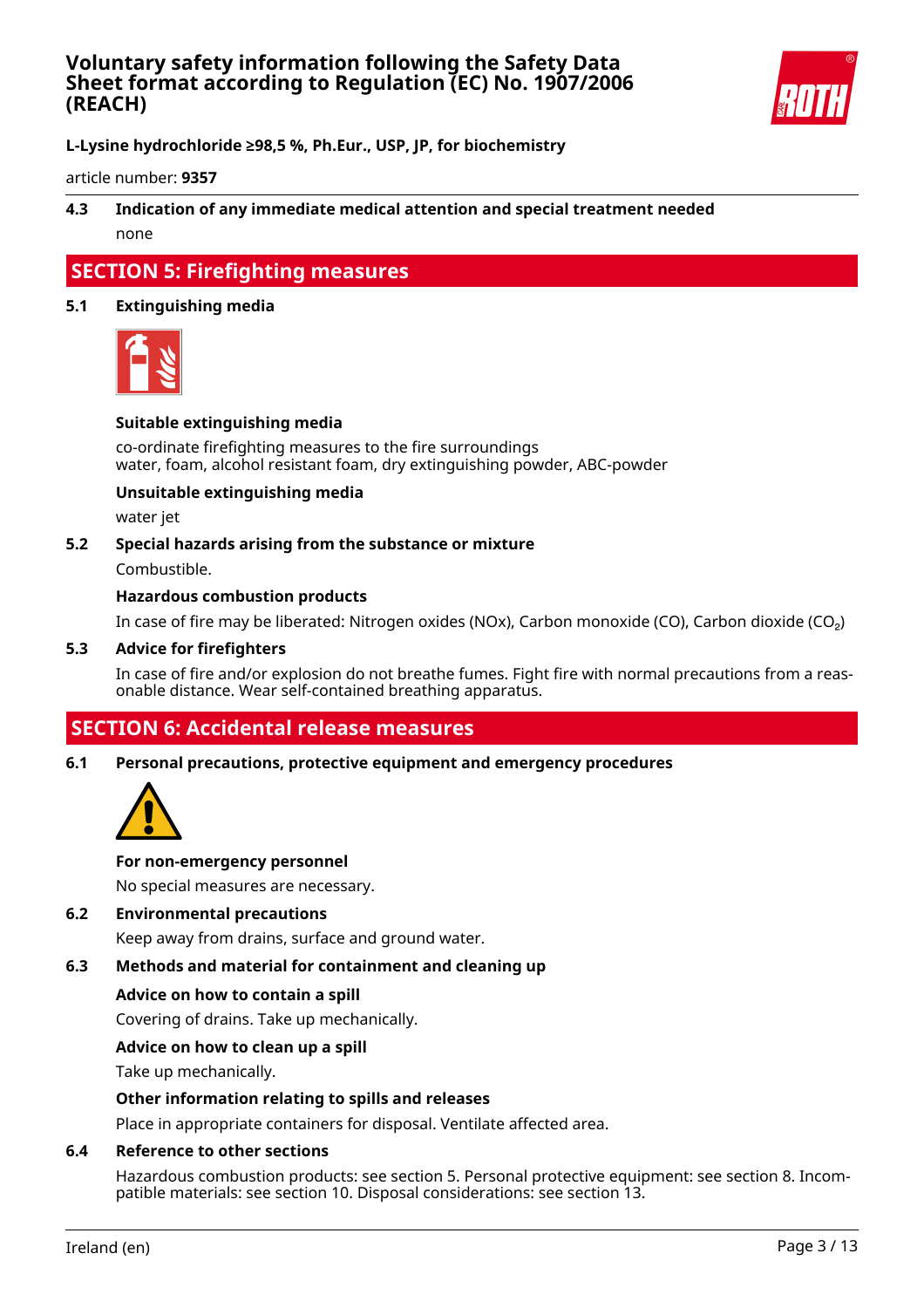

**L-Lysine hydrochloride ≥98,5 %, Ph.Eur., USP, JP, for biochemistry**

article number: **9357**

# **SECTION 7: Handling and storage**

- **7.1 Precautions for safe handling** No special measures are necessary. **Advice on general occupational hygiene** Keep away from food, drink and animal feedingstuffs.
- **7.2 Conditions for safe storage, including any incompatibilities** Store in a dry place.

**Incompatible substances or mixtures**

Observe hints for combined storage.

**Consideration of other advice:**

**Specific designs for storage rooms or vessels**

Recommended storage temperature: 15 – 25 °C

**7.3 Specific end use(s)**

No information available.

# **SECTION 8: Exposure controls/personal protection**

### **8.1 Control parameters**

### **National limit values**

### **Occupational exposure limit values (Workplace Exposure Limits)**

This information is not available.

### **Human health values**

| <b>Relevant DNELs and other threshold levels</b> |                                  |                                              |                   |                            |  |
|--------------------------------------------------|----------------------------------|----------------------------------------------|-------------------|----------------------------|--|
| <b>Endpoint</b>                                  | <b>Threshold</b><br><b>level</b> | <b>Protection goal,</b><br>route of exposure | Used in           | <b>Exposure time</b>       |  |
| <b>DNEL</b>                                      | $67.1 \,\mathrm{mq/m^3}$         | human, inhalatory                            | worker (industry) | chronic - systemic effects |  |
| <b>DNEL</b>                                      | 381 mg/kg bw/<br>day             | human, dermal                                | worker (industry) | chronic - systemic effects |  |

#### **Environmental values**

| Relevant PNECs and other threshold levels |                                  |                   |                                       |                              |
|-------------------------------------------|----------------------------------|-------------------|---------------------------------------|------------------------------|
| End-<br>point                             | <b>Threshold</b><br><b>level</b> | <b>Organism</b>   | <b>Environmental com-</b><br>partment | <b>Exposure time</b>         |
| <b>PNEC</b>                               | $10^{mg}$ /                      | aquatic organisms | sewage treatment plant<br>(STP)       | short-term (single instance) |

#### **8.2 Exposure controls**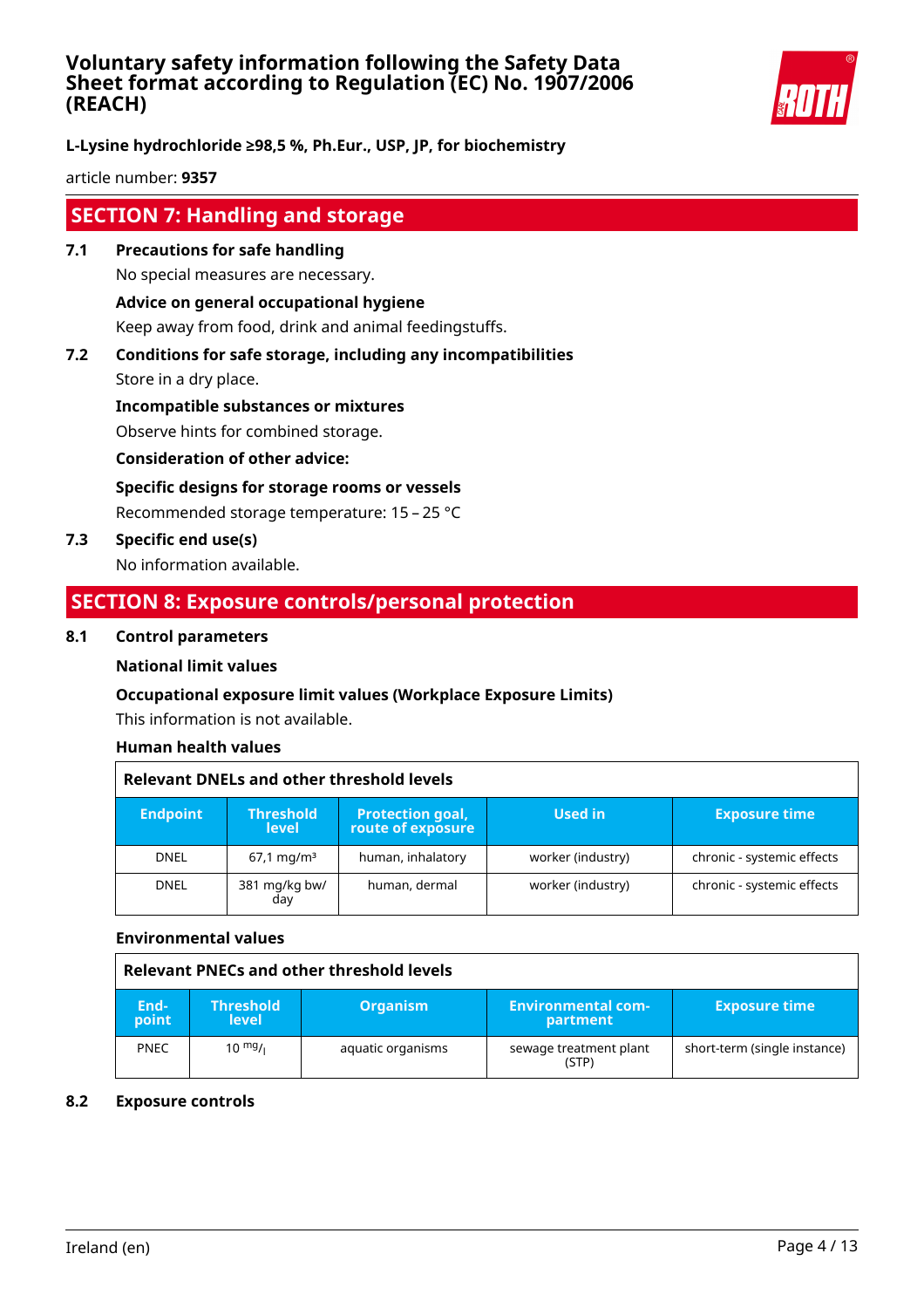

**L-Lysine hydrochloride ≥98,5 %, Ph.Eur., USP, JP, for biochemistry**

article number: **9357**

### **Individual protection measures (personal protective equipment)**

### **Eye/face protection**



Use safety goggle with side protection.

### **Skin protection**



### **• hand protection**

Wear suitable gloves. Chemical protection gloves are suitable, which are tested according to EN 374.

#### **• type of material**

NBR (Nitrile rubber)

#### **• material thickness**

>0,11 mm

### **• breakthrough times of the glove material**

>480 minutes (permeation: level 6)

#### **• other protection measures**

Take recovery periods for skin regeneration. Preventive skin protection (barrier creams/ointments) is recommended.

### **Respiratory protection**



Respiratory protection necessary at: Dust formation. Particulate filter device (EN 143). P1 (filters at least 80 % of airborne particles, colour code: White).

#### **Environmental exposure controls**

Keep away from drains, surface and ground water.

# **SECTION 9: Physical and chemical properties**

### **9.1 Information on basic physical and chemical properties**

| Physical state                                              | solid                      |
|-------------------------------------------------------------|----------------------------|
| Form                                                        | crystalline                |
| Colour                                                      | whitish                    |
| Odour                                                       | faintly perceptible        |
| Melting point/freezing point                                | 262 °C at 1.013 hPa (ECHA) |
| Boiling point or initial boiling point and boiling<br>range | not determined             |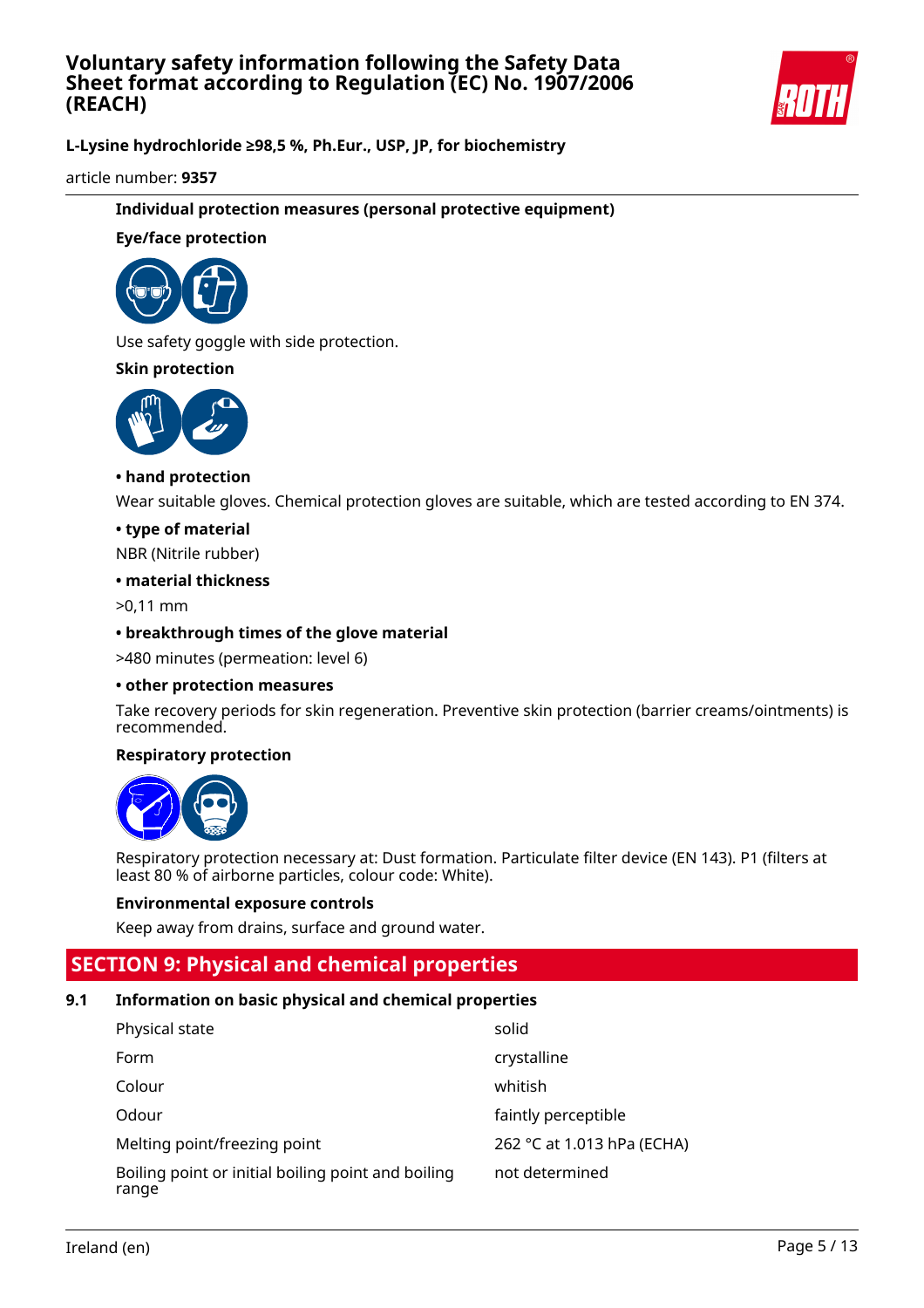

# **L-Lysine hydrochloride ≥98,5 %, Ph.Eur., USP, JP, for biochemistry**

article number: **9357**

|     | Flammability                                           | this material is combustible, but will not ignite<br>readily   |
|-----|--------------------------------------------------------|----------------------------------------------------------------|
|     | Lower and upper explosion limit                        | not determined                                                 |
|     | Flash point                                            | not applicable                                                 |
|     | Auto-ignition temperature                              | not determined                                                 |
|     | Decomposition temperature                              | >262 °C (ECHA)                                                 |
|     | pH (value)                                             | 5,5 – 6 (in aqueous solution: 100 $9/1$ , 20 °C)               |
|     | Kinematic viscosity                                    | not relevant                                                   |
|     | Solubility(ies)                                        |                                                                |
|     | Water solubility                                       | 500 $9/1$ at 20 °C (easily soluble (> 1 g/l)) (ECHA)           |
|     | Partition coefficient                                  |                                                                |
|     | Partition coefficient n-octanol/water (log value):     | $-3,3(24 °C)$ (ECHA)                                           |
|     | Soil organic carbon/water (log KOC)                    | 4,95 (ECHA)                                                    |
|     | Vapour pressure                                        | not determined                                                 |
|     | Density and/or relative density                        |                                                                |
|     | Density                                                | 0,67 $9/_{cm^3}$                                               |
|     | Relative vapour density                                | information on this property is not available                  |
|     | <b>Bulk density</b>                                    | $-360$ kg/ <sub>m<sup>3</sup></sub>                            |
|     | Particle characteristics                               | No data available.                                             |
|     | Other safety parameters                                |                                                                |
|     | Oxidising properties                                   | none                                                           |
| 9.2 | <b>Other information</b>                               |                                                                |
|     | Information with regard to physical hazard<br>classes: | hazard classes acc. to GHS<br>(physical hazards): not relevant |
|     | Other safety characteristics:                          |                                                                |
|     | Surface tension                                        | 74 $\rm{mN}_{/m}$ (20 °C) (ECHA)                               |
|     |                                                        |                                                                |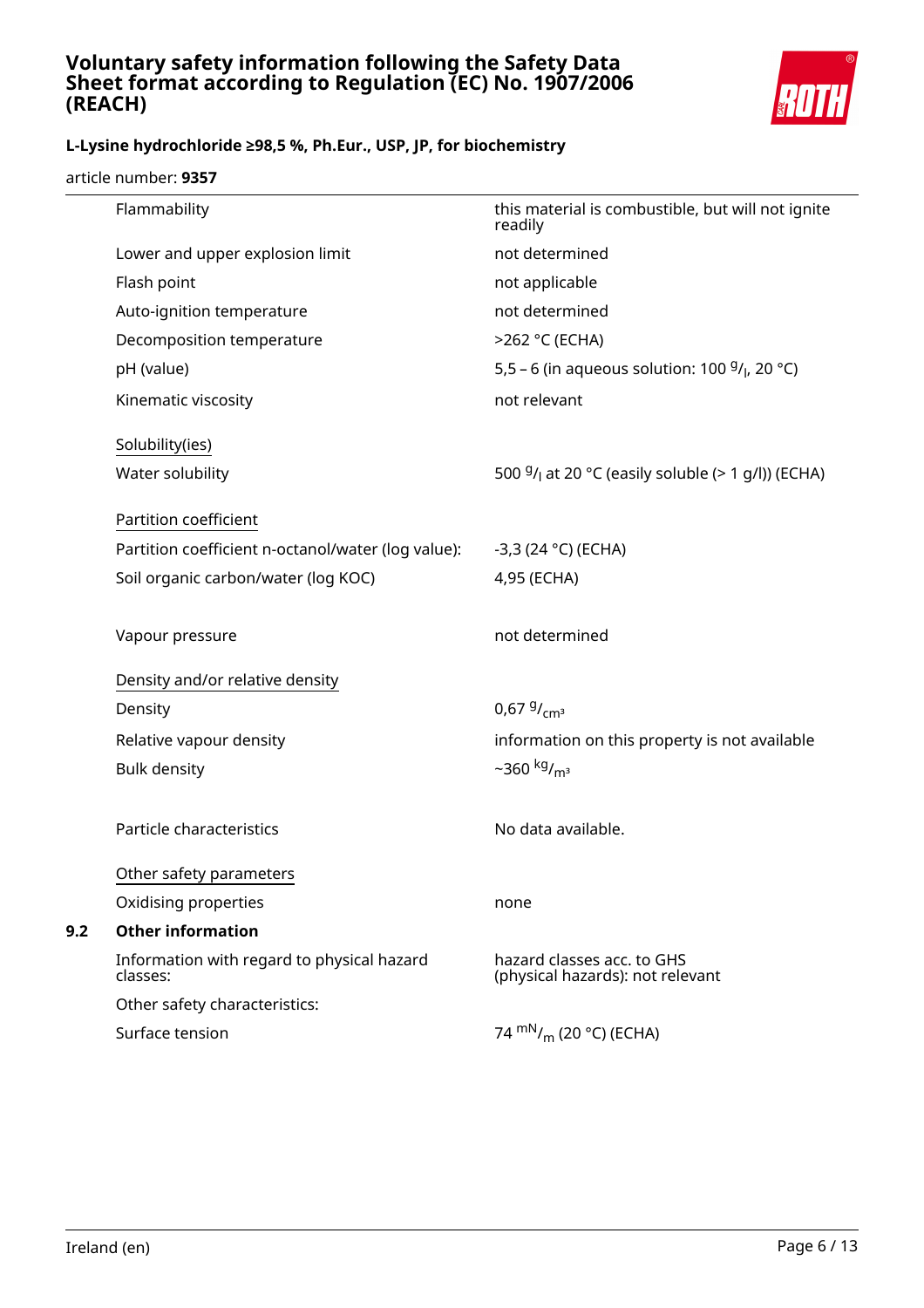

**L-Lysine hydrochloride ≥98,5 %, Ph.Eur., USP, JP, for biochemistry**

article number: **9357**

# **SECTION 10: Stability and reactivity**

#### **10.1 Reactivity**

The product in the delivered form is not dust explosion capable; the enrichment of fine dust however leads to the danger of dust explosion.

#### **10.2 Chemical stability**

The material is stable under normal ambient and anticipated storage and handling conditions of temperature and pressure.

#### **10.3 Possibility of hazardous reactions**

**Violent reaction with:** strong oxidiser

#### **10.4 Conditions to avoid**

Keep away from heat. Decompostion takes place from temperatures above: >262 °C.

#### **10.5 Incompatible materials**

There is no additional information.

#### **10.6 Hazardous decomposition products**

Hazardous combustion products: see section 5.

# **SECTION 11: Toxicological information**

#### **11.1 Information on hazard classes as defined in Regulation (EC) No 1272/2008**

#### **Classification according to GHS (1272/2008/EC, CLP)**

This substance does not meet the criteria for classification in accordance with Regulation No 1272/ 2008/EC.

#### **Acute toxicity**

Shall not be classified as acutely toxic.

| <b>Acute toxicity</b>     |                 |                                        |                |               |               |
|---------------------------|-----------------|----------------------------------------|----------------|---------------|---------------|
| <b>Exposure route</b>     | <b>Endpoint</b> | <b>Value</b>                           | <b>Species</b> | <b>Method</b> | <b>Source</b> |
| oral                      | LD50            | $8.000 - 16.000$ mg/<br>kg             | rat            |               | <b>ECHA</b>   |
| inhalation: dust/<br>mist | <b>LC50</b>     | >5,51 <sup>g</sup> / <sub>m3</sub> /4h | rat            |               | <b>ECHA</b>   |

#### **Skin corrosion/irritation**

Shall not be classified as corrosive/irritant to skin.

#### **Serious eye damage/eye irritation**

Shall not be classified as seriously damaging to the eye or eye irritant.

### **Respiratory or skin sensitisation**

Shall not be classified as a respiratory or skin sensitiser.

#### **Germ cell mutagenicity**

Shall not be classified as germ cell mutagenic.

### **Carcinogenicity**

Shall not be classified as carcinogenic.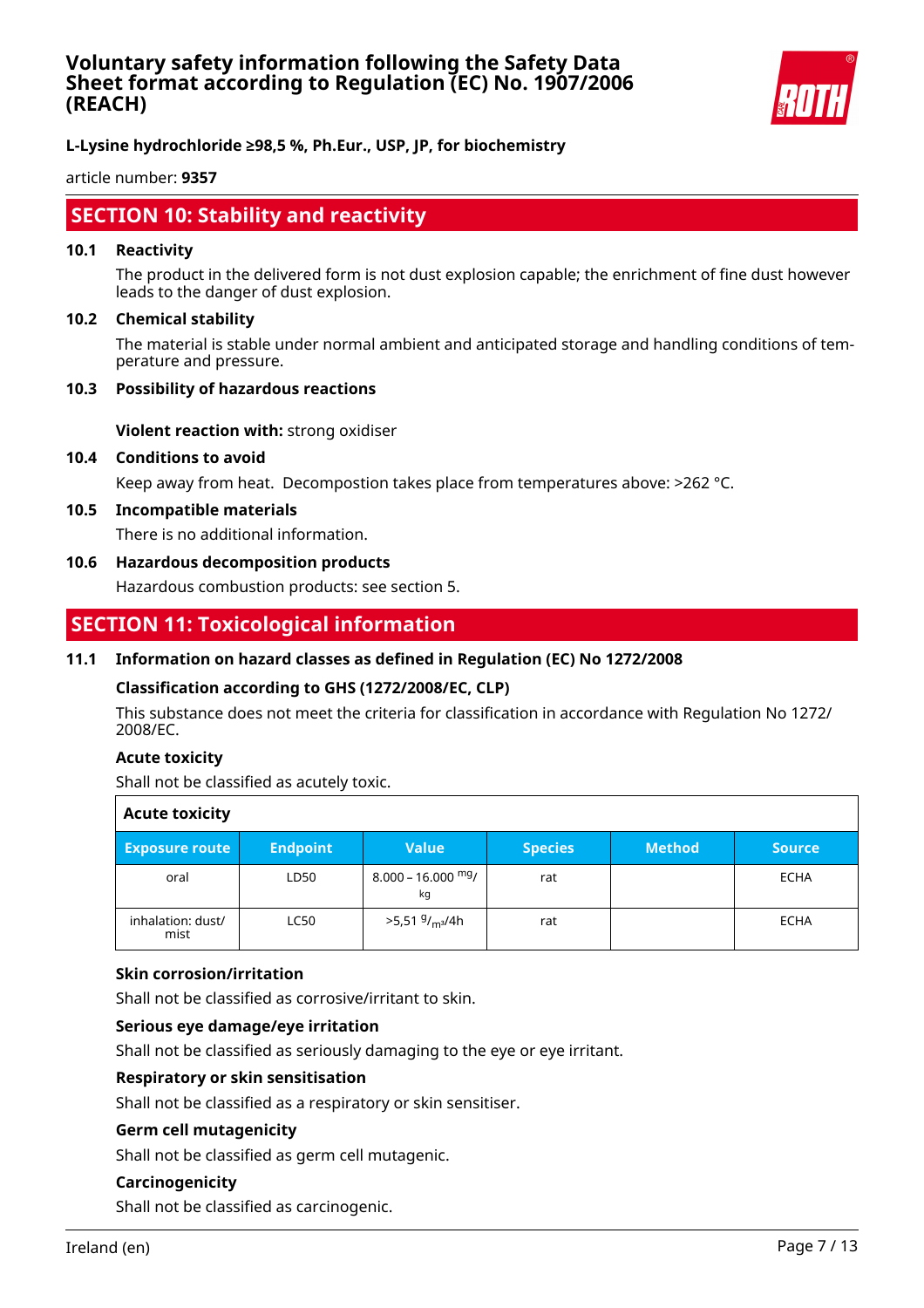

### **L-Lysine hydrochloride ≥98,5 %, Ph.Eur., USP, JP, for biochemistry**

article number: **9357**

#### **Reproductive toxicity**

Shall not be classified as a reproductive toxicant.

#### **Specific target organ toxicity - single exposure**

Shall not be classified as a specific target organ toxicant (single exposure).

### **Specific target organ toxicity - repeated exposure**

Shall not be classified as a specific target organ toxicant (repeated exposure).

#### **Aspiration hazard**

Shall not be classified as presenting an aspiration hazard.

### **Symptoms related to the physical, chemical and toxicological characteristics**

### **• If swallowed**

Data are not available.

### **• If in eyes**

Data are not available.

### **• If inhaled**

Data are not available.

### **• If on skin**

Data are not available.

### **• Other information**

Health effects are not known.

# **11.2 Endocrine disrupting properties**

Not listed.

### **11.3 Information on other hazards**

There is no additional information.

# **SECTION 12: Ecological information**

### **12.1 Toxicity**

Shall not be classified as hazardous to the aquatic environment.

| <b>Aquatic toxicity (acute)</b> |                     |                       |               |                         |  |
|---------------------------------|---------------------|-----------------------|---------------|-------------------------|--|
| <b>Endpoint</b>                 | <b>Value</b>        | <b>Species</b>        | <b>Source</b> | <b>Exposure</b><br>time |  |
| <b>LC50</b>                     | $>103 \frac{mg}{l}$ | fish                  | <b>ECHA</b>   | 24 h                    |  |
| <b>EC50</b>                     | $>106$ mg/          | aquatic invertebrates | <b>ECHA</b>   | 24 h                    |  |
| ErC50                           | $>100 \frac{mg}{l}$ | algae                 | <b>ECHA</b>   | 72 h                    |  |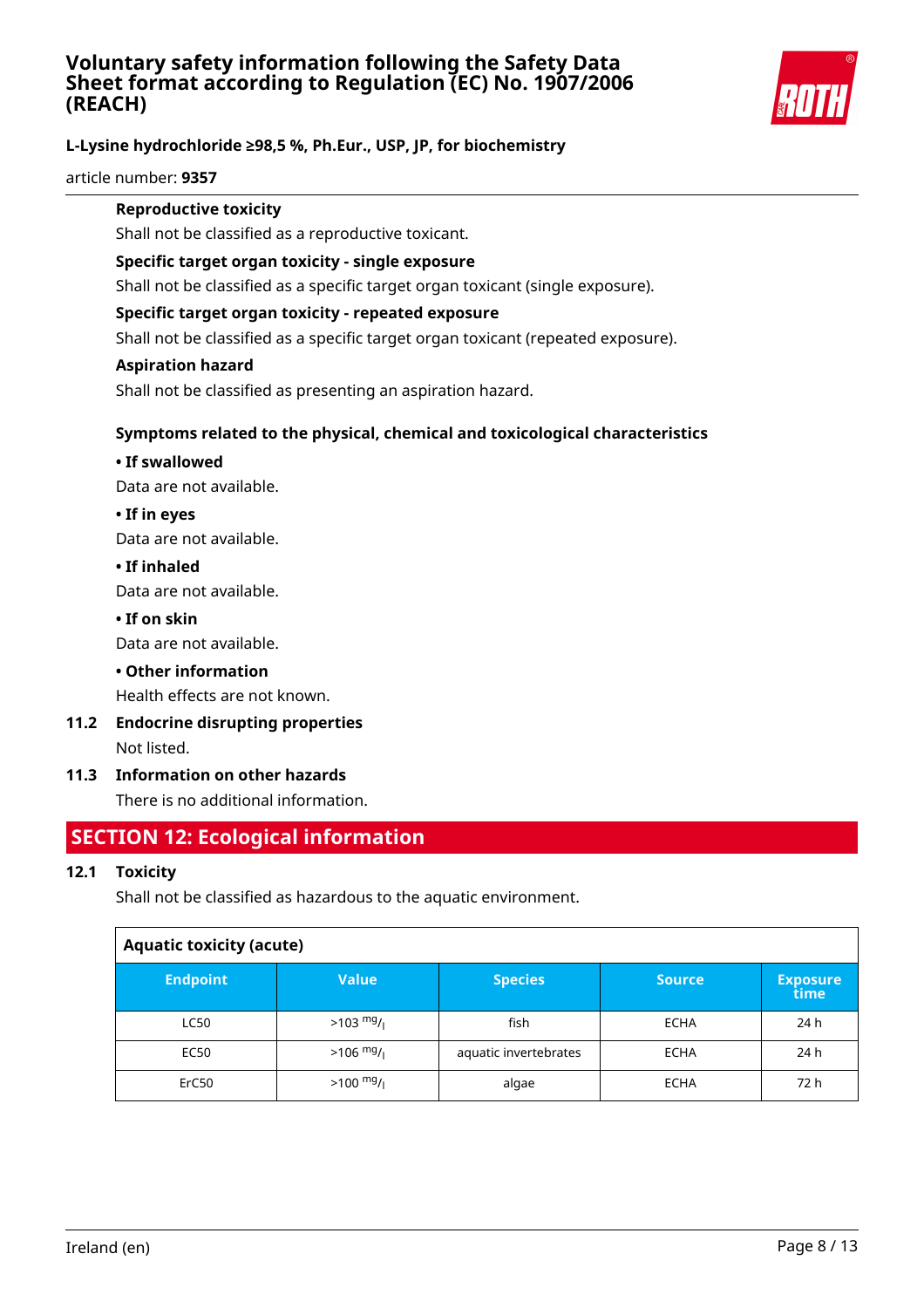

### **L-Lysine hydrochloride ≥98,5 %, Ph.Eur., USP, JP, for biochemistry**

article number: **9357**

| <b>Aquatic toxicity (chronic)</b> |                     |                |               |                         |
|-----------------------------------|---------------------|----------------|---------------|-------------------------|
| <b>Endpoint</b>                   | <b>Value</b>        | <b>Species</b> | <b>Source</b> | <b>Exposure</b><br>time |
| <b>EC50</b>                       | $>100 \frac{mg}{l}$ | microorganisms | <b>ECHA</b>   | 3 h                     |

### **Biodegradation**

The substance is readily biodegradable.

#### **12.2 Process of degradability**

Theoretical Oxygen Demand with nitrification: 1,599  $mg/m<sub>0</sub>$ Theoretical Oxygen Demand: 1,226  $mg/mq$ Theoretical Carbon Dioxide: 1,446 mg/mg

#### **12.3 Bioaccumulative potential**

Does not significantly accumulate in organisms.

|  | n-octanol/water (log KOW) |  |
|--|---------------------------|--|
|--|---------------------------|--|

### **12.4 Mobility in soil**

-3,3 (24 °C) (ECHA)

### **12.5 Results of PBT and vPvB assessment** Data are not available.

**12.6 Endocrine disrupting properties** Not listed.

#### **12.7 Other adverse effects**

Data are not available.

# **SECTION 13: Disposal considerations**

### **13.1 Waste treatment methods**



Consult the appropriate local waste disposal expert about waste disposal.

#### **Sewage disposal-relevant information**

Do not empty into drains.

#### **13.2 Relevant provisions relating to waste**

The allocation of waste identity numbers/waste descriptions must be carried out according to the EEC, specific to the industry and process. Waste catalogue ordinance (Germany).

#### **13.3 Remarks**

Waste shall be separated into the categories that can be handled separately by the local or national waste management facilities. Please consider the relevant national or regional provisions.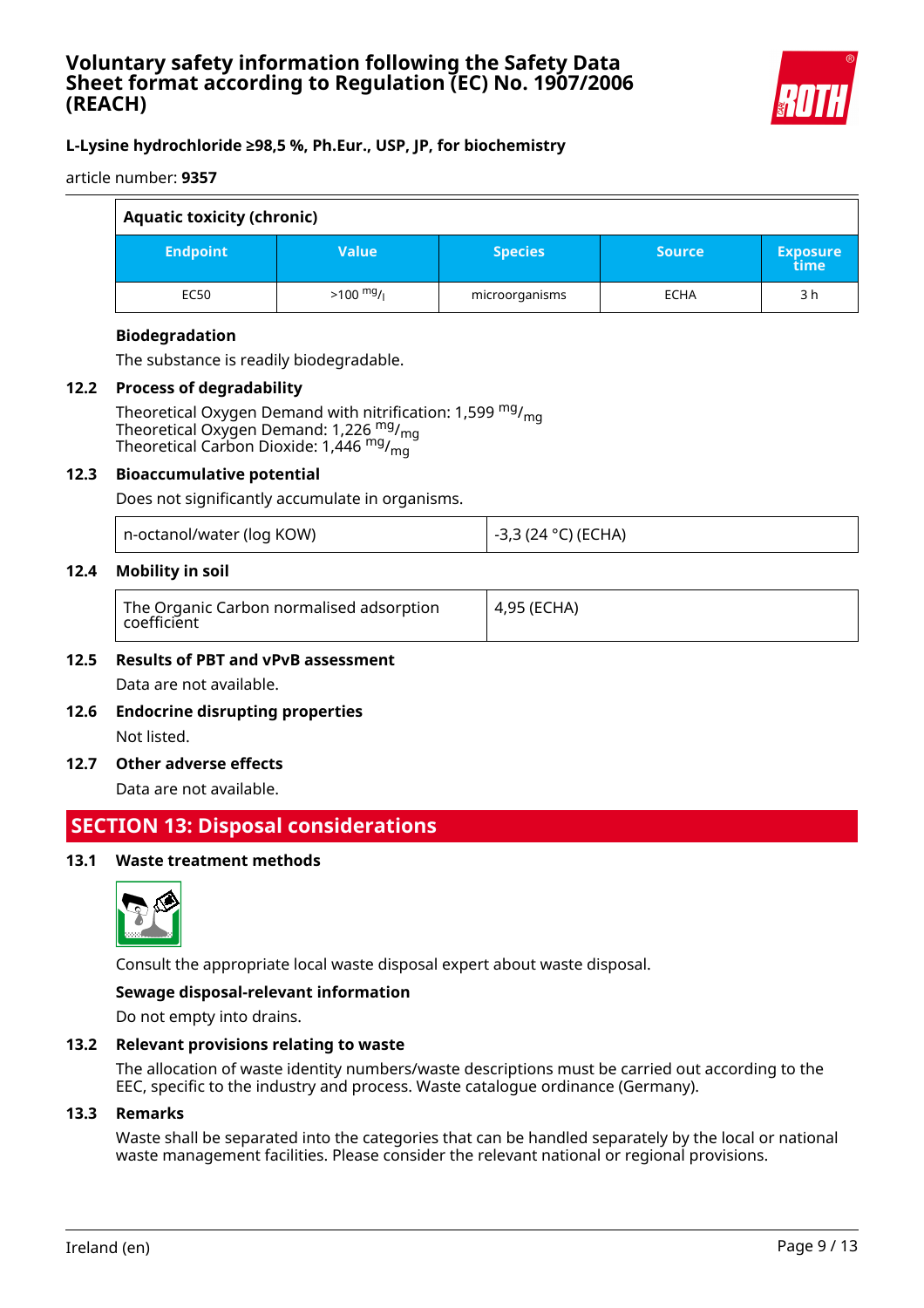

### **L-Lysine hydrochloride ≥98,5 %, Ph.Eur., USP, JP, for biochemistry**

article number: **9357**

# **SECTION 14: Transport information**

- **14.1 UN number or ID number not subject to transport regulations**
- **14.2 UN proper shipping name** not assigned
- **14.3 Transport hazard class(es)** none
- **14.4 Packing group not assigned**
- 

**14.5 Environmental hazards** non-environmentally hazardous acc. to the dangerous goods regulations

- **14.6 Special precautions for user** There is no additional information.
- **14.7 Maritime transport in bulk according to IMO instruments** The cargo is not intended to be carried in bulk.
- **14.8 Information for each of the UN Model Regulations**

### **Transport of dangerous goods by road, rail and inland waterway (ADR/RID/ADN) - Additional information**

Not subject to ADR, RID and ADN.

**International Maritime Dangerous Goods Code (IMDG) - Additional information** Not subject to IMDG.

**International Civil Aviation Organization (ICAO-IATA/DGR) - Additional information** Not subject to ICAO-IATA.

# **SECTION 15: Regulatory information**

#### **15.1 Safety, health and environmental regulations/legislation specific for the substance or mixture**

**Relevant provisions of the European Union (EU)**

#### **Restrictions according to REACH, Annex XVII**

not listed

### **List of substances subject to authorisation (REACH, Annex XIV)/SVHC - candidate list** Not listed.

**Seveso Directive**

|           | 2012/18/EU (Seveso III)                      |                                                                                            |              |  |  |  |
|-----------|----------------------------------------------|--------------------------------------------------------------------------------------------|--------------|--|--|--|
| <b>No</b> | <b>Dangerous substance/hazard categories</b> | Qualifying quantity (tonnes) for the application of lower and upper-tier re-<br>quirements | <b>Notes</b> |  |  |  |
|           | not assigned                                 |                                                                                            |              |  |  |  |

#### **Deco-Paint Directive**

**Industrial Emissions Directive (IED)**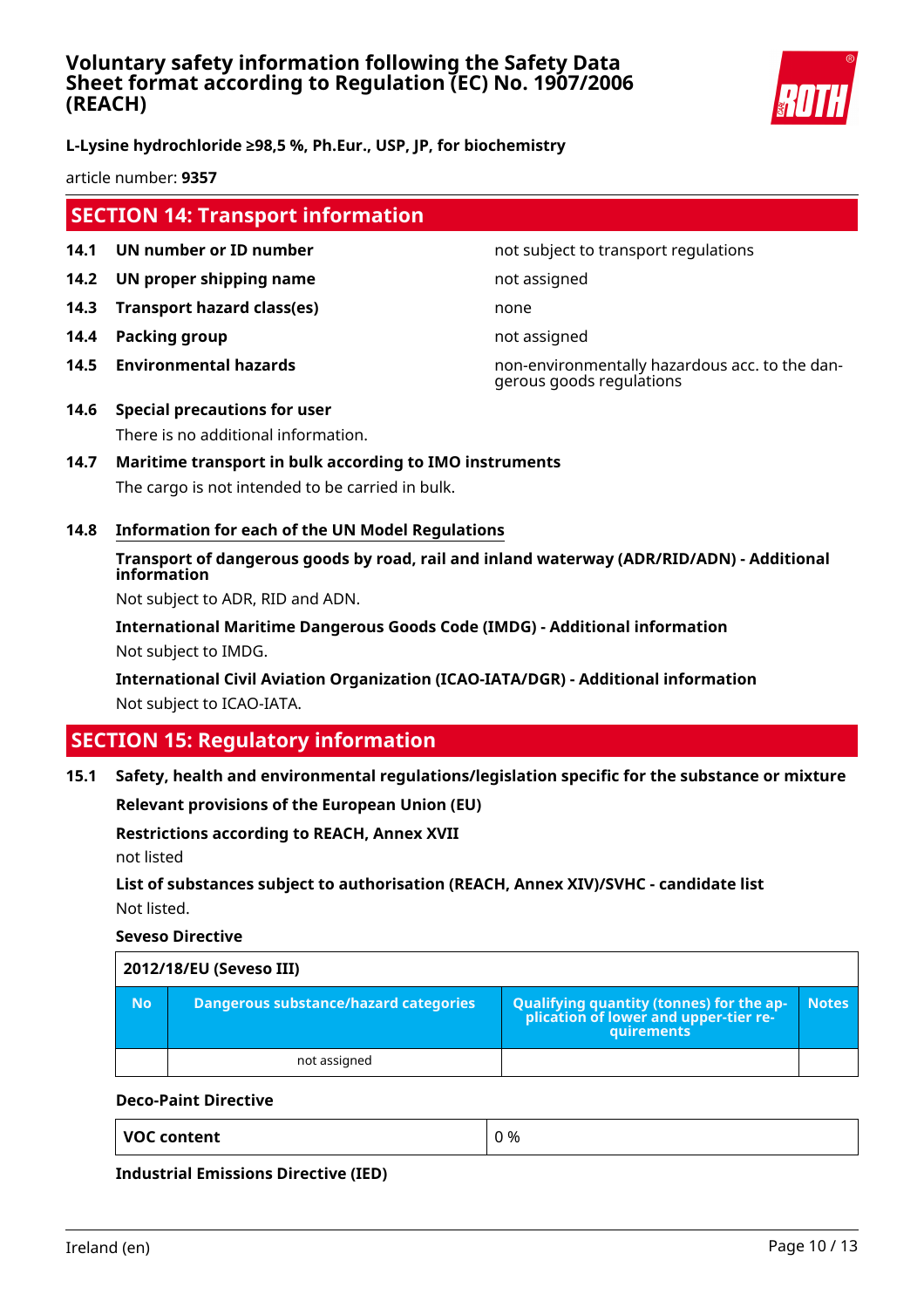

### **L-Lysine hydrochloride ≥98,5 %, Ph.Eur., USP, JP, for biochemistry**

article number: **9357**

| <b>VOC content</b> | J % |
|--------------------|-----|

#### **Directive on the restriction of the use of certain hazardous substances in electrical and electronic equipment (RoHS)**

not listed

#### **Regulation concerning the establishment of a European Pollutant Release and Transfer Register (PRTR)**

not listed

### **Water Framework Directive (WFD)**

| List of pollutants (WFD) |                                                                                                            |               |           |                |
|--------------------------|------------------------------------------------------------------------------------------------------------|---------------|-----------|----------------|
| Name of substance        | <b>Name acc. to inventory</b>                                                                              | <b>CAS No</b> | Listed in | <b>Remarks</b> |
| L-Lysine hydrochloride   | Organohalogen compounds and<br>substances which may form such<br>compounds in the aquatic envir-<br>onment |               | A)        |                |

**Legend**

A) Indicative list of the main pollutants

### **Regulation on the marketing and use of explosives precursors**

not listed

#### **Regulation on drug precursors**

not listed

#### **Regulation on substances that deplete the ozone layer (ODS)**

not listed

#### **Regulation concerning the export and import of hazardous chemicals (PIC)**

not listed

#### **Regulation on persistent organic pollutants (POP)**

not listed

#### **Other information**

Directive 94/33/EC on the protection of young people at work. Observe employment restrictions under the Maternity Protection Directive (92/85/EEC) for expectant or nursing mothers.

#### **National inventories**

| <b>Country</b> | <b>Inventory</b> | <b>Status</b>       |
|----------------|------------------|---------------------|
| AU             | <b>AICS</b>      | substance is listed |
| CA             | <b>DSL</b>       | substance is listed |
| <b>CN</b>      | <b>IECSC</b>     | substance is listed |
| EU             | ECSI             | substance is listed |
| <b>EU</b>      | REACH Reg.       | substance is listed |
| <b>KR</b>      | KECI             | substance is listed |
| <b>MX</b>      | <b>INSQ</b>      | substance is listed |
|                |                  |                     |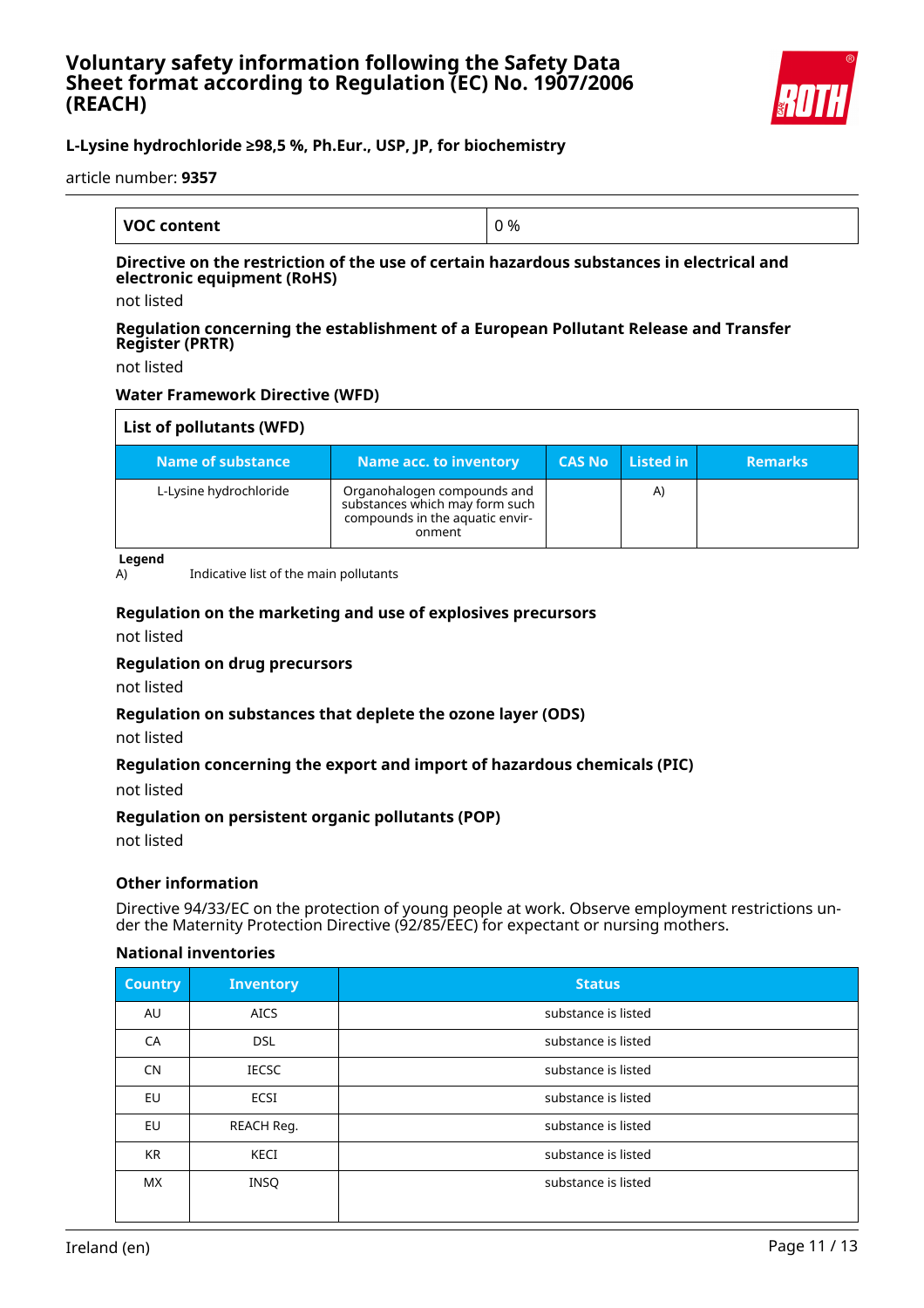

### **L-Lysine hydrochloride ≥98,5 %, Ph.Eur., USP, JP, for biochemistry**

article number: **9357**

| <b>Country</b> | <b>Inventory</b> | <b>Status</b>       |
|----------------|------------------|---------------------|
| NZ             | NZIoC            | substance is listed |
| <b>PH</b>      | <b>PICCS</b>     | substance is listed |
| TR             | <b>CICR</b>      | substance is listed |
| TW             | <b>TCSI</b>      | substance is listed |
| US             | <b>TSCA</b>      | substance is listed |

#### **Legend**

| <b>AICS</b><br><b>CICR</b> | Australian Inventory of Chemical Substances<br>Chemical Inventory and Control Regulation |
|----------------------------|------------------------------------------------------------------------------------------|
| <b>DSL</b>                 | Domestic Substances List (DSL)                                                           |
| ECSI                       | EC Substance Inventory (EINECS, ELINCS, NLP)                                             |
| <b>IECSC</b>               | Inventory of Existing Chemical Substances Produced or Imported in China                  |
| INSO                       | National Inventory of Chemical Substances                                                |
| KECI                       | Korea Existing Chemicals Inventory                                                       |
| <b>NZIOC</b>               | New Zealand Inventory of Chemicals                                                       |
| <b>PICCS</b>               | Philippine Inventory of Chemicals and Chemical Substances (PICCS)                        |
|                            | REACH Reg. REACH registered substances                                                   |
| TCSI                       | Taiwan Chemical Substance Inventory                                                      |
| TSCA                       | <b>Toxic Substance Control Act</b>                                                       |

#### **15.2 Chemical Safety Assessment**

No Chemical Safety Assessment has been carried out for this substance.

# **SECTION 16: Other information**

#### **Indication of changes (revised safety data sheet)**

Alignment to regulation: Regulation (EC) No. 1907/2006 (REACH), amended by 2020/878/EU

#### Restructuring: section 9, section 14

| <b>Section</b> | <b>Former entry (text/value)</b>                      | <b>Actual entry (text/value)</b>                                                                                             | Safety-<br>relev-<br>ant |
|----------------|-------------------------------------------------------|------------------------------------------------------------------------------------------------------------------------------|--------------------------|
| 2.2            | Signal word:<br>not required                          |                                                                                                                              | yes                      |
| 2.3            | Other hazards:<br>There is no additional information. | Other hazards                                                                                                                | yes                      |
| 2.3            |                                                       | Results of PBT and vPvB assessment:<br>According to the results of its assessment, this<br>substance is not a PBT or a vPvB. | yes                      |

#### **Abbreviations and acronyms**

| Abbr.      | <b>Descriptions of used abbreviations</b>                                                                                                                                                                                       |  |
|------------|---------------------------------------------------------------------------------------------------------------------------------------------------------------------------------------------------------------------------------|--|
| ADN        | Accord européen relatif au transport international des marchandises dangereuses par voies de naviga-<br>tion intérieures (European Agreement concerning the International Carriage of Dangerous Goods by In-<br>land Waterways) |  |
| ADR        | Accord relatif au transport international des marchandises dangereuses par route (Agreement concern-<br>ing the International Carriage of Dangerous Goods by Road)                                                              |  |
| CAS        | Chemical Abstracts Service (service that maintains the most comprehensive list of chemical substances)                                                                                                                          |  |
| <b>CLP</b> | Regulation (EC) No 1272/2008 on classification, labelling and packaging of substances and mixtures                                                                                                                              |  |
| DGR.       | Dangerous Goods Regulations (see IATA/DGR)                                                                                                                                                                                      |  |